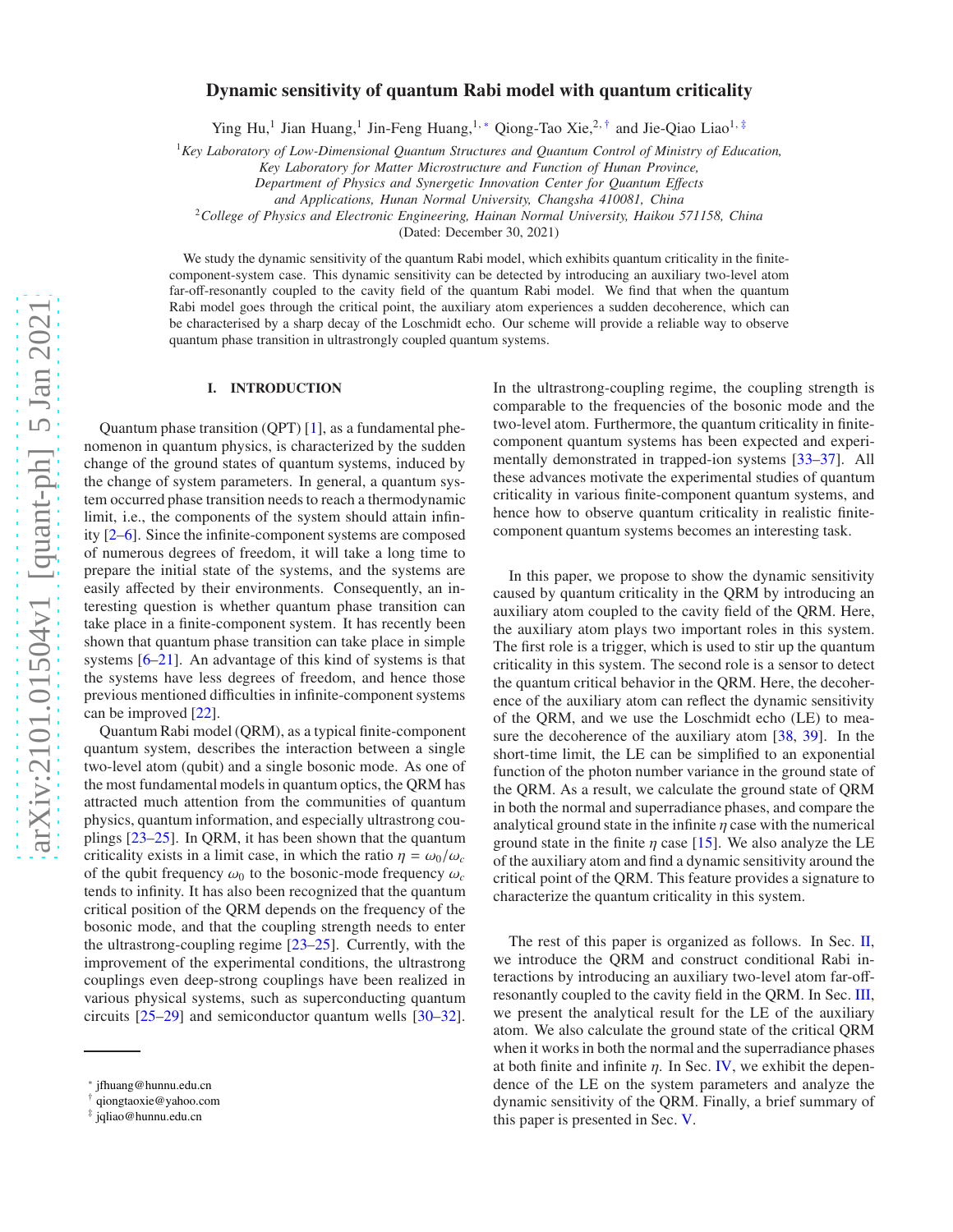## <span id="page-1-0"></span>II. MODEL AND HAMILTONIAN

We consider the quantum Rabi model, which is composed of a single-mode cavity field coupled to a two-level atom. The Hamiltonian of the QRM reads  $(h = 1)$  [\[23,](#page-7-5) [24\]](#page-7-13)

<span id="page-1-7"></span>
$$
\hat{H}_{\text{Rabi}} = \omega_c \hat{a}^\dagger \hat{a} + \frac{\omega_0}{2} \hat{\sigma}_z - g \hat{\sigma}_x (\hat{a} + \hat{a}^\dagger), \tag{1}
$$

where  $\hat{a}$  ( $\hat{a}^{\dagger}$ ) is the annihilation (creation) operator of the cavity field with resonance frequency  $\omega_c$ . The two-level atom has the ground state  $|g\rangle$  and excited state  $|e\rangle$  with transition frequency  $\omega_0$ , and it is described by the Pauli operators  $\hat{\sigma}_x \equiv |e\rangle\langle g| + |g\rangle\langle e|, \hat{\sigma}_y \equiv i(|g\rangle\langle e| - |e\rangle\langle g|)$ , and  $\hat{\sigma}_z \equiv$  $|e\rangle\langle e| - |g\rangle\langle g|$ . The parameter *g* denotes the coupling strength between the cavity field and the atom. In QRM, the parity operator  $\hat{\Pi} = \exp\{i\pi[\hat{a}^\dagger \hat{a} + (1 + \hat{\sigma}_z)/2]\}\)$  is a conserved quantity based on the commutative relation  $[\hat{\Pi}, \hat{H}_{\text{Rabi}}] = 0$ , then the Hilbert space of the QRM can be divided into two subspaces with odd and even parities. It is known that the QRM has a *Z*<sup>2</sup> parity symmetry and it is integrable [\[40](#page-8-2)[–42\]](#page-8-3). The analytic eigensystem is determined by a transcendental equation given in Refs. [\[41,](#page-8-4) [43](#page-8-5)[–45\]](#page-8-6). Due to the lack of closed-form solution, several methods for approximatively solving the QRM have also been proposed [\[16](#page-7-14), [46](#page-8-7)[–53](#page-8-8)].

It has been found that a QPT takes place in the QRM at the critical point  $g = \sqrt{\omega_c \omega_0}/2$  [\[15\]](#page-7-12). This feature motivates us to detect the dynamic sensitivity of quantum criticality in the QRM by introducing an auxiliary atom *S* coupled to the cavity field of the QRM. The auxiliary atom and its interaction with the cavity field are described by the Hamiltonian

<span id="page-1-2"></span>
$$
\hat{H}_I = \frac{\omega_s}{2} \hat{\sigma}_z^{(s)} - g_s(\hat{a}^\dagger \hat{\sigma}_-^{(s)} + \hat{\sigma}_+^{(s)} \hat{a}),\tag{2}
$$

where  $\hat{\sigma}_z^{(s)} = |e\rangle_s s\langle e| - |g\rangle_s s\langle g|$  is the *z*-direction Pauli operator,  $\hat{\sigma}_{+}^{(s)} = |e\rangle_{s} \hat{\beta}_{s}$  and  $\hat{\sigma}_{-}^{(s)} = |g\rangle_{s} \hat{\beta}_{s}$  are the raising and lowing operators of the auxiliary atom, respectively.  $\omega_s$  is the transition frequency between the ground state  $|g\rangle$ <sub>*s*</sub> and excited states  $|e\rangle$ *s* of the auxiliary atom.  $g_s$  is the coupling strength between the cavity field and the auxiliary atom. Note that here we consider the case where the interaction between the auxiliary atom and the cavity field works in the Jaynes-Cummings (JC) coupling regime [\[54](#page-8-9)] and then the rotating-wave approximation has been made in Hamiltonian [\(2\)](#page-1-2).

We assume that the auxiliary two-level atom *S* is far-offresonantly coupled with the single-mode cavity field, namely the detuning  $\Delta_s \equiv \omega_s - \omega_c$  is much larger than the coupling strength  $g_s \sqrt{n}$  with *n* being the involved photon number. In the large-detuning regime, the interaction between the auxiliary atom *S* and the cavity field is described by the dispersive JC model [\[55](#page-8-10)]. Therefore, the Hamiltonian of the whole system including the QRM and the auxiliary atom reads

$$
\hat{H}_{\text{eff}} = \omega_c \hat{a}^\dagger \hat{a} + \frac{\omega_0}{2} \hat{\sigma}_z - g \hat{\sigma}_x (\hat{a} + \hat{a}^\dagger) \n+ \frac{1}{2} \omega_s \hat{\sigma}_z^{(s)} + \chi \hat{\sigma}_z^{(s)} \hat{a}^\dagger \hat{a} + \chi \hat{\sigma}_+^{(s)} \hat{\sigma}_-^{(s)},
$$
\n(3)

where  $\chi = g_s^2 / \Delta_s$  is the dispersive JC coupling strength between the auxiliary atom and the cavity field. The dispersive JC coupling describes a conditional frequency shift for the cavity field. To clearly see the dynamic sensitivity of the finite-component system response to the auxiliary atom, we rewrite Hamiltonian [\(3\)](#page-1-3) as the following form

<span id="page-1-6"></span><span id="page-1-5"></span><span id="page-1-4"></span>
$$
\hat{H}_{\text{eff}} = \hat{H}_e \otimes |e\rangle_s s\langle e| + \hat{H}_g \otimes |g\rangle_s s\langle g|, \tag{4}
$$

where

$$
\hat{H}_e = \omega_e \hat{a}^\dagger \hat{a} + \frac{\omega_0}{2} \hat{\sigma}_z - g \hat{\sigma}_x (\hat{a} + \hat{a}^\dagger) + \frac{\omega_s}{2} + \chi, \qquad (5)
$$

$$
\hat{H}_g = \omega_g \hat{a}^\dagger \hat{a} + \frac{\omega_0}{2} \hat{\sigma}_z - g \hat{\sigma}_x (\hat{a} + \hat{a}^\dagger) - \frac{\omega_s}{2},\tag{6}
$$

with the state-dependent cavity frequencies  $\omega_e = \omega_c + \chi$  and  $\omega_{g} = \omega_{c} - \chi$ . Note that up to the constant terms, both the two Hamiltonians in Eqs. [\(5\)](#page-1-4) and [\(6\)](#page-1-5) describe the QRM with different cavity-field frequencies.

### <span id="page-1-1"></span>III. QUANTUM CRITICAL EFFECT

In this section, we derive the relation between the LE and the photon number variance of the cavity field. We also calculate the expression of the photon number varianance in the finite and infinite  $\eta$  cases when the QRM works in both the normal and superradiance phases.

### A. Expression of the LE

To study quantum critical effect in this system, we investigate the dynamic evolution of the system, which is governed by Hamiltonian [\(4\)](#page-1-6). To this end, we assume that the QRM is initially in its ground state  $|G\rangle$  and the auxiliary atom is in a superposed state  $\alpha|g\rangle_s + \beta|e\rangle_s$ , where  $\alpha$  and  $\beta$  are the superposition coefficients, satisfying the normalization condition  $|\alpha|^2 + |\beta|^2 = 1$ . Corresponding to the auxiliary atom in states  $|g\rangle$ <sub>s</sub> and  $|e\rangle$ <sub>s</sub>, the evolution of the QRM is governed by the Hamiltonians  $\hat{H}_g$  and  $\hat{H}_e$ , respectively. Then, the state of the total system at time *t* becomes

$$
|\Psi(t)\rangle = \alpha|g\rangle_s \otimes |\Phi_g(t)\rangle + \beta|e\rangle_s \otimes |\Phi_e(t)\rangle, \tag{7}
$$

where  $|\Phi_g(t)\rangle \equiv e^{-i\hat{H}_g t} |G\rangle$  and  $|\Phi_e(t)\rangle \equiv e^{-i\hat{H}_e t} |G\rangle$ . The central task of this paper is to study the dynamic sensitivity of the QRM with respect to the state of the auxiliary atom, which could play the role of a sensor to detect the criticality of QRM. To show this physical mechanism, we trace over the degrees of freedom of the QRM, and obtain the reduced density matrix of the auxiliary atom as

$$
\hat{\rho}_s(t) = |\alpha|^2 |g\rangle_s s\langle g| + |\beta|^2 |e\rangle_s s\langle e| + [D(t)\alpha^* \beta |e\rangle_s s\langle g| + \text{H.c.}], \tag{8}
$$

where the decoherence factor  $D(t)$  is defined by

$$
D(t) = \langle \Phi_g(t) | \Phi_e(t) \rangle = \langle G | e^{i\hat{H}_g t} e^{-i\hat{H}_e t} | G \rangle.
$$
 (9)

<span id="page-1-3"></span>To understand the dynamic sensitivity in this finite-component system, we calculate the LE of the auxiliary atom by

$$
L(t) = |D(t)|^2 = |\langle G|e^{i\hat{H}_g t}e^{-i\hat{H}_e t}|G\rangle|^2.
$$
 (10)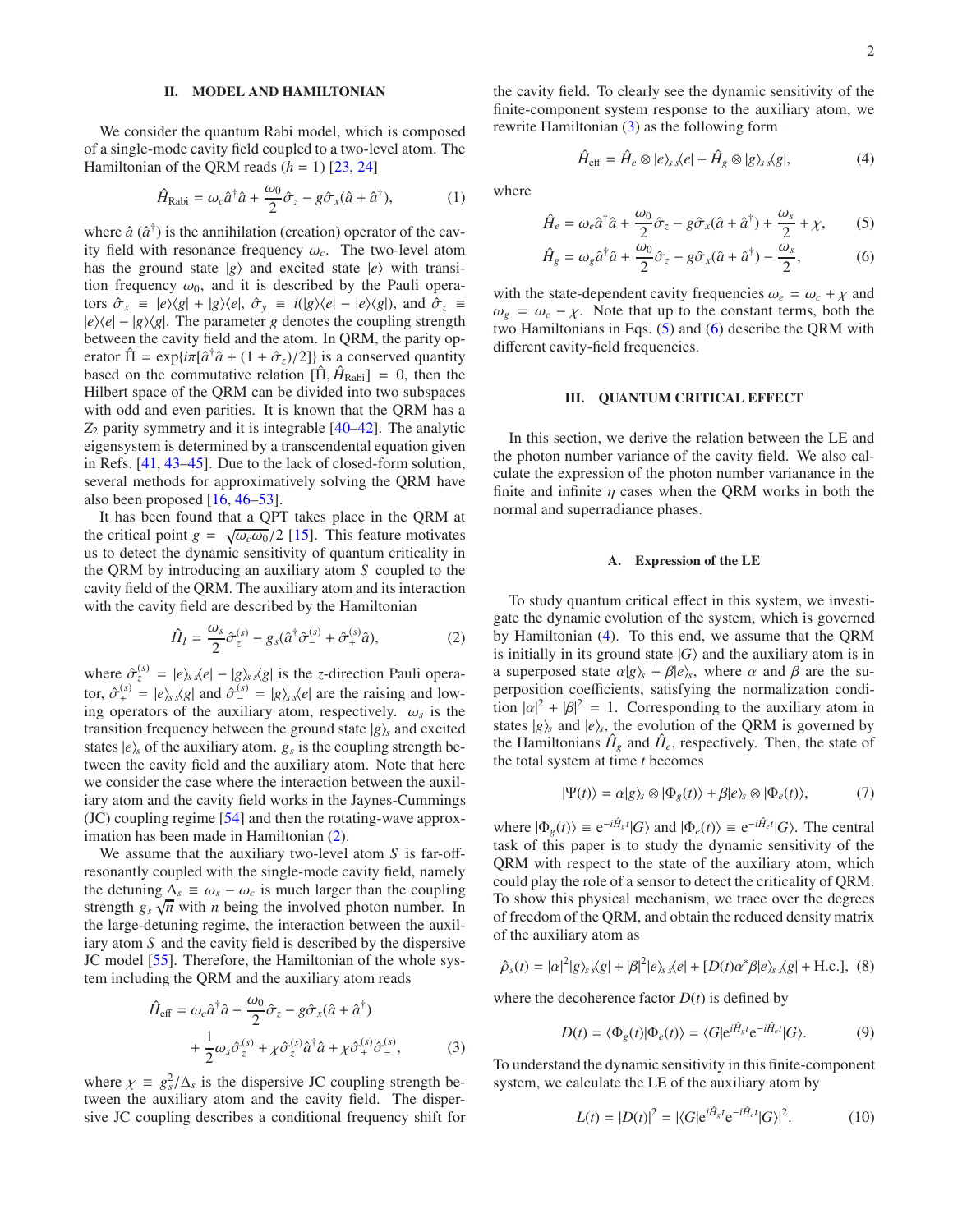In the short-time limit, the LE can be approximated as

<span id="page-2-0"></span>
$$
L(t) \approx \exp(-4\gamma \chi^2 t^2),\tag{11}
$$

where  $\gamma = \langle G | (\hat{a}^\dagger \hat{a})^2 | G \rangle - \langle G | \hat{a}^\dagger \hat{a} | G \rangle^2$  is the photon number variance. Note that the operator average here is taken over the ground state of the QRM. Equation [\(11\)](#page-2-0) shows that the decay rate of the LE depends on  $t^2$  and the photon number variance  $γ$ . To obtain the LE, we need to know the ground states of the QRM working in both the normal and the superradiance phases.

The QRM undergoes a quantum phase transition from the normal phase to the superradiance phase by increasing the coupling strength crossing the critical point  $g_c = \sqrt{\omega_c \omega_0}/2$ . When the QRM goes through the critical point, the ground state of the QRM experience a huge change. In this paper, we will exhibit some special features around the critical point by calculating the photon number variance  $\gamma$  in these two phases. When *L*(*t*) approaches zero, the QRM will evolve into two orthogonal states  $|\Phi_{e}(t)\rangle$  and  $|\Phi_{e}(t)\rangle$ . This feature could be used as a measurement tool for detecting the state of the auxiliary atom.

### B. Photon number variance in the normal phase

In this subsection, we calculate the photon number variance  $\gamma$  in the ground state of the QRM working in the normal phase. Note that the ground state of the QRM in the infinite and finite  $\eta$  cases have been calculated in Ref. [\[15\]](#page-7-12). Here, we present the calculation of the ground state for keeping the completeness of this paper.

# *1. The infinite* η *case*

We first consider the infinite-frequency limit, i.e., the ratio  $\eta = \omega_0/\omega_c$  of the atomic transition frequency  $\omega_0$  over the cavity-field frequency  $\omega_c$  approaches infinity. In this case, the quantum criticality has been analytically found in QRM [\[15\]](#page-7-12). By introducing the unitary transformation operator  $\hat{U}_{np} = \exp[i(g/\omega_0)(\hat{a} + \hat{a}^\dagger)\hat{\sigma}_y]$ , the Hamiltonian [\(1\)](#page-1-7) can be transformed to a decoupling form corresponding to the spin subspaces  $\mathcal{H}_e$  and  $\mathcal{H}_g$ . Keeping the terms up to the second order of  $g/\omega_0$ , the transformed Hamiltonian becomes [\[15\]](#page-7-12)

$$
\hat{H}_{\rm np} = \hat{U}_{\rm np}^{\dagger} \hat{H}_{\rm Rabi} \hat{U}_{\rm np}
$$
\n
$$
\approx \omega_c \hat{a}^{\dagger} \hat{a} + \frac{\omega_c \lambda^2}{4} (\hat{a} + \hat{a}^{\dagger})^2 \hat{\sigma}_z + \frac{\omega_0}{2} \hat{\sigma}_z + \hat{O}[(g/\omega_0)^2], \tag{12}
$$

where we introduce the dimensionless coupling strength  $\lambda =$  $2g/\sqrt{\omega_0\omega_c}$ . Hamiltonian [\(12\)](#page-2-1) can be diagonalized in terms of the squeezing operator  $\hat{S}(r_{np}) = \exp[r_{np}(\hat{a}^{\dagger 2} - \hat{a}^2)/2]$  with  $r_{\rm np}(\lambda) = -\frac{1}{4} \ln(1 + \lambda^2 \hat{\sigma}_z)$ . The diagonalized Hamiltonian reads [\[15\]](#page-7-12)

<span id="page-2-2"></span>
$$
\hat{H}_{\rm np}^{\rm d} = \hat{S}^{\dagger}(r_{\rm np})\hat{H}_{\rm np}\hat{S}(r_{\rm np}) = \hat{\epsilon}_{\rm np}\hat{a}^{\dagger}\hat{a} + \hat{E}_{\rm np},\tag{13}
$$

where we introduce the conditional frequency  $\hat{\epsilon}_{np}$  =  $\omega_c \sqrt{1 + \lambda^2 \hat{\sigma}_z}$  and the spin-state dependent energy  $\hat{E}_{np}$  =  $(\hat{\epsilon}_{np} - \omega_c + \omega_0 \hat{\sigma}_z)/2$ . By finding the minimum energy, the ground state of the diagonalized Hamiltonian [\(13\)](#page-2-2) in the normal phase is  $|0\rangle|g\rangle$ . To keep the Hamiltonian  $\hat{H}^d_{np}$  in the low spin subspace to be Hermitian, the coupling strength *g* should be smaller than  $\sqrt{\omega_0 \omega_c}/2$  such that  $\lambda < \lambda_c = 1$ , which defines the parameter space of the *normal phase*. In our model, the cavity frequency  $\omega_c$  conditionally depends on the states of the auxiliary atom, and hence the atom *S* can be used as a trigger to induce the criticality in the QRM.

Based on the above analyses, we know that the ground state of the QRM is approximately expressed as [\[15\]](#page-7-12)

$$
|\psi_{\rm np}^G(r_{\rm np})\rangle = \hat{U}_{\rm np}\hat{S}(r_{\rm np})|0\rangle|g\rangle,\tag{14}
$$

where the operators  $\hat{U}_{np}$  and  $\hat{S}(r_{np})$  have been defined before. In the ground state  $|\psi_{\text{np}}^G\rangle$ , the photon number variance in normal phase can be obtained as

<span id="page-2-3"></span>
$$
\gamma_{\rm np} = \frac{1}{2} \sinh^2(2r_{\rm np}) + \frac{g^2}{\omega_0^2} e^{-2r_{\rm np}}.
$$
 (15)

In terms of Eqs.  $(11)$  and  $(15)$ , the analytical result of the LE in the normal phase can be obtained.

# *2. The finite* η *case*

The above discussions are valid in the infinite  $\eta$  case. To beyond this limit case, below we calculate the ground state of the QRM in a large finite  $\eta$  case. To this end, we perform a unitary transfomation with the transformation operator

$$
\hat{U}_{\text{np}}^{\sigma} = \exp\left\{i\left[\frac{g}{\omega_0}(\hat{a} + \hat{a}^{\dagger}) - \frac{4g^3}{3\omega_0^3}(\hat{a} + \hat{a}^{\dagger})^3\right]\hat{\sigma}_y\right\} \tag{16}
$$

to the Hamiltonian  $\hat{H}_{\text{Rabi}}$  [\[15\]](#page-7-12). Up to the fourth order of  $g/\omega_0$ , the transformed Hamiltonian becomes [\[15](#page-7-12)]

<span id="page-2-4"></span>
$$
\hat{H}_{\text{np}}^{\sigma} = (\hat{U}_{\text{np}}^{\sigma})^{\dagger} \hat{H}_{\text{Rabi}} \hat{U}_{\text{np}}^{\sigma} \n= \omega_c \hat{a}^{\dagger} \hat{a} + \frac{g^2}{\omega_0} (\hat{a} + \hat{a}^{\dagger})^2 \hat{\sigma}_z - \frac{g^4}{\omega_0^3} (\hat{a} + \hat{a}^{\dagger})^4 \hat{\sigma}_z \n+ \frac{\omega_0}{2} \hat{\sigma}_z + \frac{g^2 \omega_c}{\omega_0^3} + \hat{O}[(g/\omega_0)^4].
$$
\n(17)

<span id="page-2-1"></span>By projecting the effective Hamiltonian [\(17\)](#page-2-4) into the low spin subspace  $\mathcal{H}_g$ , we obtain

<span id="page-2-5"></span>
$$
\hat{H}_{\text{np}}^{\sigma} = \langle g | \hat{H}_{\text{np}}^{\sigma} | g \rangle
$$
\n
$$
= \omega_c \hat{a}^{\dagger} \hat{a} - \frac{\omega_c \lambda^2}{4} (\hat{a} + \hat{a}^{\dagger})^2 + \frac{\lambda^4 \omega_c^2}{16 \omega_0} (\hat{a} + \hat{a}^{\dagger})^4
$$
\n
$$
- \frac{\omega_0}{2} + \frac{\lambda^2 \omega_c^2}{4 \omega_0}.
$$
\n(18)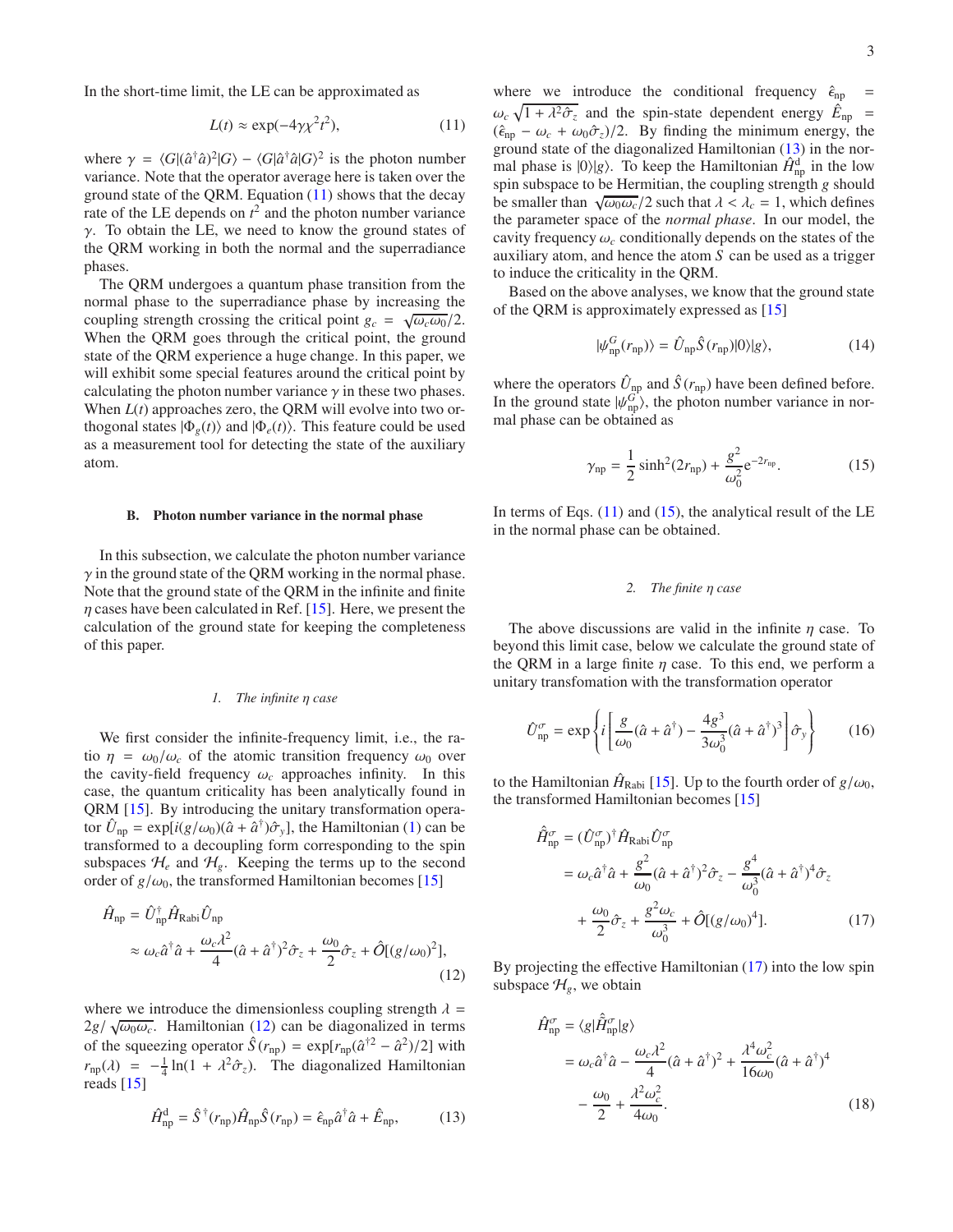To know the ground state of the Hamiltonian  $\hat{H}_{\text{np}}^{\sigma}$ , we adopt the variational method and assume a trial wave function  $|\Psi_{\text{np}}^G(s_{\text{np}})\rangle = \hat{S}(s_{\text{np}})|0\rangle|g\rangle$ , where  $\hat{S}$  is a squeezing operator, and  $s_{np}$  is the undetermined variational squeezing parameter [\[15,](#page-7-12) [53\]](#page-8-8). The ground-state energy can be calculated as

$$
E_{\rm np}^G(s_{\rm np}) = \omega_c \sinh^2 s_{\rm np} - \frac{\omega_c \lambda^2}{4} e^{2s_{\rm np}} + \frac{3\lambda^4 \omega_c^2}{16\omega_0} e^{4s_{\rm np}} - \frac{\omega_0}{2} + \frac{\lambda^2 \omega_c^2}{4\omega_0}.
$$
 (19)

Here, the second-order derivative of  $E_{\text{np}}^G(s_{\text{np}})$  with respect to *s*np is positive, and then the minimum energy can be obtained by the zero point of the first-order derivative [\[15](#page-7-12)], namely

<span id="page-3-0"></span>
$$
\frac{dE_{\rm np}^G(s_{\rm np})}{ds_{\rm np}} = \frac{\omega_c}{2e^{2s_{\rm np}}} \left[ \frac{3\lambda^4 e^{6s_{\rm np}}}{2\eta} + (1 - \lambda^2) e^{4s_{\rm np}} - 1 \right] = 0. \tag{20}
$$

By solving Eq. [\(20\)](#page-3-0), we obtain the only physical solution as

<span id="page-3-4"></span>
$$
s_{\rm np} = \frac{1}{2} \ln \left\{ \text{Re} \left[ \frac{\sqrt[3]{A}}{9\lambda^4} + \frac{2(\lambda^2 - 1)\eta}{9\lambda^4} + \frac{4(\lambda^2 - 1)^2 \eta^2}{9\lambda^4 \sqrt[3]{A}} \right] \right\}, \quad (21)
$$

where we introduce

$$
A = 9\sqrt{3}\sqrt{243\lambda^{16}\eta^{2} + (\lambda^{6} - 3\lambda^{4} + 3\lambda^{2} - 1)16\lambda^{8}\eta^{4}}
$$
  
+ 243\lambda^{8}\eta + (\lambda^{6} - 3\lambda^{4} + 3\lambda^{2} - 1)8\eta^{3}. (22)

The ground state of QRM in the finite  $\eta$  case can be expressed as

$$
|\varphi_{\rm np}^G\rangle = \hat{U}_{\rm np}^{\sigma}\hat{S}(s_{\rm np})|0\rangle|g\rangle.
$$
 (23)

Further, the average photon number in the ground state  $|\varphi_{\rm np}^G\rangle$ can be calculated as

<span id="page-3-5"></span>
$$
\langle \hat{a}^{\dagger} \hat{a} \rangle_{\rm np} = \sinh^2 s_{\rm np} + \frac{g^2}{\omega_0^2} - \frac{8g^4}{\omega_0^4} e^{2s_{\rm np}},\tag{24}
$$

and the photon number variance can be obtained as

<span id="page-3-1"></span>
$$
\gamma'_{\rm np} \approx \frac{1}{2} \sinh^2(2s_{\rm np}) + \frac{g^2}{\omega_0^2} e^{-2s_{\rm np}} - \frac{8g^4 e^{4s_{\rm np}}}{\omega_0^4}.
$$
 (25)

Then the LE can be calculated based on Eqs.  $(11)$  and  $(25)$ .

We have used the variational method to solve the effective Hamiltonian and obtained the photon number variance of the ground state in the normal phase at a finite  $\eta$ . To check the validity of the effective Hamiltonian and the approximate method, in Figs.  $1(a)$  $1(a)$  and  $1(b)$  we plot the ground-state energy and the average photon number obtained by the variational and numerical methods, when the QRM works in the normal phase ( $\lambda = 0.99$ ). Meanwhile, we present the exact result based on the origin Hamiltonian [\(1\)](#page-1-7) for reference. In Fig.  $1(a)$  $1(a)$ , the ground-state energy obtained by these three methods in the normal phase are consistent with each other in the large  $\eta$  case. As the ratio  $\eta$  decreases, the deviation between the approximate result and the exact result in the finite

<span id="page-3-3"></span>

<span id="page-3-2"></span>FIG. 1. (Color online) (a) and (b) The ground-state energy and the average photon number as functions of the frequency ratio  $\eta$  in the normal phase ( $\lambda = 0.99$ ). Here, the exact and approximate results are obtained based on the origin Hamiltonian [\(1\)](#page-1-7) (black solid line) and the approximate Hamiltonian [\(18\)](#page-2-5) (squares). The variational results are obtained based on Eqs.  $(19)$ ,  $(21)$ , and  $(24)$  (crosses).

 $\eta$  case becomes large. However, the variational result agrees well with the numerical result of the effective Hamiltonian. The average photon numbers obtained with these three methods match well in the large  $\eta$  case as shown in Fig. [1\(](#page-3-2)b). In contrast, the difference between the variational result and the numerical results increases with the decrease of  $\eta$ . The reason for this difference is that the trial wave function only preserves the low spin state, and the excite spin state is also important in the finite  $\eta$  case. Nevertheless, the variational method can still catch the main physics.

# C. Photon number variance in the superradiance phase

In this subsection, we calculate the photon number variance  $\gamma$  in the ground state of the QRM working in the superradiance phase. Here, we follow some derivations of the ground state of the QRM in the superradiance phase given in Ref. [\[15\]](#page-7-12) for keeping the completeness of this paper.

### *1. The infinite* η *case*

Physically, when the light-matter coupling strength increases to be larger than the critical coupling strength, the coupled system will acquire macroscopic excitations. Then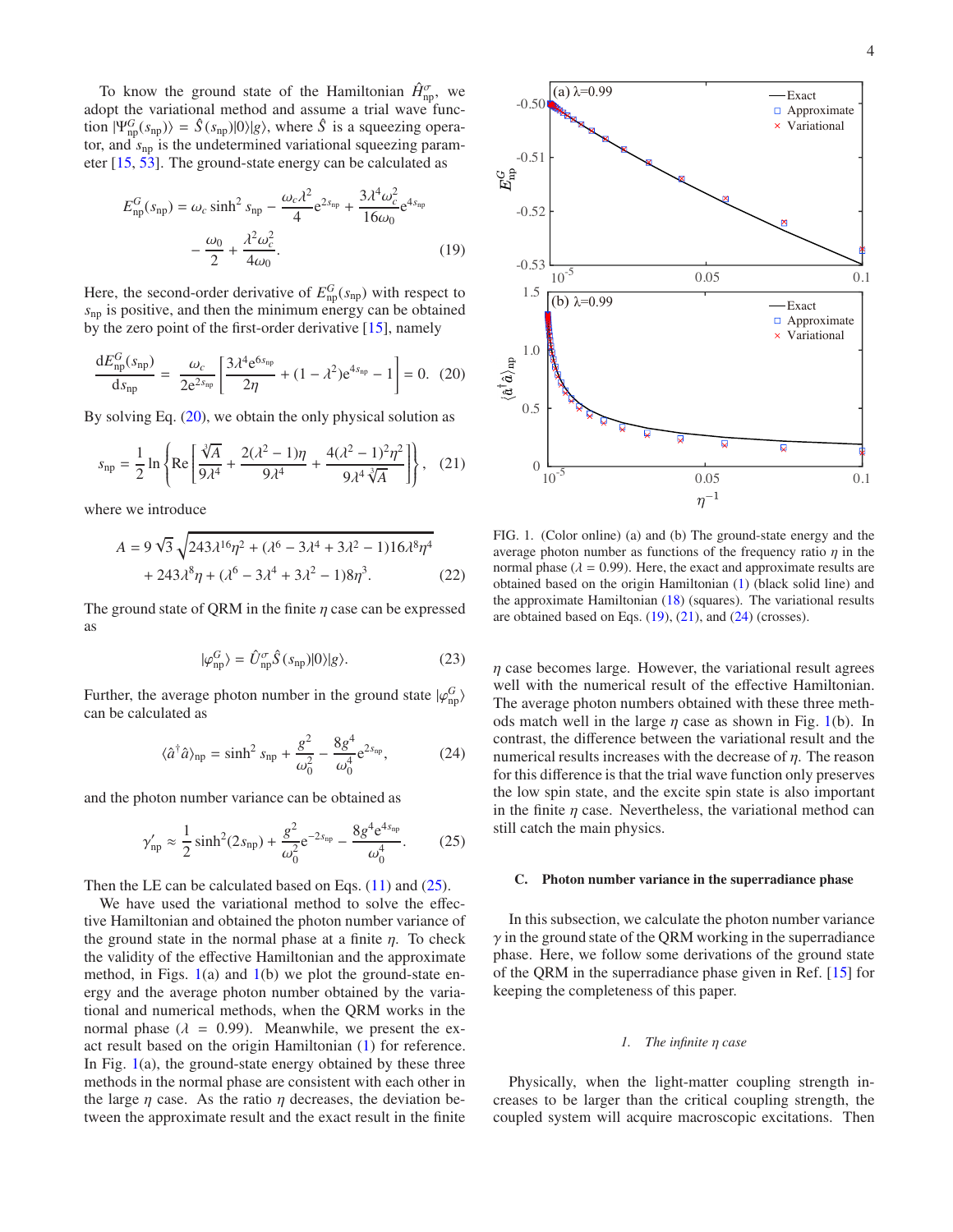the high-order terms which contain the average photon number cannot be ignored. In this case, the approximate Hamilto-nian [\(13\)](#page-2-2) will not be valid as  $\lambda > \lambda_c$ . To achieve the effective Hamiltonian in this case, we introduce a displacement operator  $\hat{D}(\alpha) = \exp[\alpha(a^{\dagger} - a)]$  to make a transformation upon Hamiltonian  $(1)$  [\[15\]](#page-7-12)

$$
\hat{H}_{\text{Rabi}}(\alpha) = \hat{D}^{\dagger}(\alpha)\hat{H}_{\text{Rabi}}\hat{D}(\alpha)
$$
\n
$$
= \omega_c(\hat{a}^{\dagger} + \alpha)(\hat{a} + \alpha) - g(\hat{a} + \hat{a}^{\dagger})\hat{\sigma}_x
$$
\n
$$
+ \frac{\omega_c}{2}\hat{\sigma}_z - 2g\alpha\hat{\sigma}_x. \tag{26}
$$

Further, we introduce new spin eigenstates  $|\tilde{e}\rangle$  and  $|\tilde{g}\rangle$  of the atomic Hamiltonian  $\omega_c \hat{\sigma}_z/2 - 2g\alpha \hat{\sigma}_x$ . In terms of the new spin states  $|\tilde{e}\rangle = \cos \theta |e\rangle + \sin \theta |g\rangle$  and  $|\tilde{g}\rangle = -\sin \theta |e\rangle + \cos \theta |g\rangle$  with  $tan(2\theta) = -4g\alpha/\omega_0$ , the Pauli operators in the new spin space can be defined by  $\hat{\tau}_0 = |\tilde{e}\rangle\langle\tilde{e}| + |\tilde{g}\rangle\langle\tilde{g}|, \hat{\tau}_x = |\tilde{e}\rangle\langle\tilde{g}| + |\tilde{g}\rangle\langle\tilde{e}|,$  and  $\hat{\tau}_z = |\tilde{e}\rangle\langle\tilde{e}| - |\tilde{g}\rangle\langle\tilde{g}|$ . Then Hamiltonian [\(26\)](#page-4-0) can be expressed as  $[15]$ 

$$
\hat{H}_{\text{Rabi}}(\alpha) = \omega_c \hat{a}^\dagger \hat{a} - g(\hat{a} + \hat{a}^\dagger) \cos(2\theta) \hat{\tau}_x + \frac{\tilde{\omega}_0}{2} \hat{\tau}_z + \omega_c \alpha^2 \n+ [\omega_c \alpha \hat{\tau}_0 - g \sin(2\theta) \hat{\tau}_z](\hat{a} + \hat{a}^\dagger).
$$
\n(27)

To eliminate the block-diagonal perturbation term in the subspace  $H_{\tilde{g}}$ , we obtain,  $\omega_0 \alpha + g \sin(2\theta) = 0$ , which leads to the displacement parameters [\[15\]](#page-7-12)

$$
\alpha = \pm \alpha_{\lambda} = \pm \sqrt{\omega_0 (\lambda^4 - 1) / (4 \lambda^2 \omega_c)}.
$$
 (28)

In the infinite-frequency limit, the term  $2\omega_c\alpha(\hat{a} + \hat{a}^\dagger)|\tilde{e}\rangle\langle\tilde{e}|\text{ can}$ be ignored in the new low spin subspace, then the reformulated Hamiltonian becomes [\[15\]](#page-7-12)

<span id="page-4-1"></span>
$$
\hat{H}_{\text{Rabi}}(\pm \alpha_{\lambda}) \approx \omega_c \hat{a}^{\dagger} \hat{a} + \frac{\tilde{\omega}_0}{2} \hat{\tau}_z^{\pm} - \tilde{g}(\hat{a} + \hat{a}^{\dagger}) \hat{\tau}_x^{\pm} + \omega_c \alpha_{\lambda}^2, \quad (29)
$$

where we introduce the parameters  $\tilde{\omega}_0 = \lambda^2 \omega_0$  and  $\tilde{g} = \sqrt{\omega_0 \omega_0}/2\lambda$ . The signs "+" in  $\hat{\tau}$ <sup>+</sup> denote the direction of the  $\omega_c \omega_0/2\lambda$ . The signs " $\pm$ " in  $\hat{\tau}_{x,z}^{\pm}$  denote the direction of the displacement. Note that the two different signs of the displacement parameter  $\alpha$  indicate that the ground state exists twofold degeneracy in QRM [\[56\]](#page-8-11). Hamiltonian [\(29\)](#page-4-1) has a similar structure as that of the QRM, we could use a similar method to obtain the diagonalized Hamiltonian by two unitary transformations as [\[15](#page-7-12)]

$$
\hat{H}_{\rm sp}^{\rm d} = \hat{S}^{\dagger}(r_{\rm sp})\hat{U}_{\rm sp}^{\dagger}\hat{H}_{\rm Rabi}\hat{U}_{\rm sp}\hat{S}(r_{\rm sp})
$$

$$
= \hat{\epsilon}_{\rm sp}\hat{a}^{\dagger}\hat{a} + \hat{E}_{\rm sp}
$$
(30)

where we introduce the conditional frequency  $\hat{\epsilon}_{sp}$  $\omega_c \sqrt{1 + \lambda^{-4} \hat{\tau}_z^2}$  and the new spin-state dependent energy  $\hat{E}_{\text{sp}} =$  $(\hat{\epsilon}_{sp} - \omega_c + \omega_0 \hat{\tau}_z^2)/2 + \omega_c \alpha_{\lambda}^2$ . The unitary transformation is defined as  $\hat{U}_{sp} = \exp[i(\tilde{g}/\tilde{\omega}_0)(\hat{a} + \hat{a}^\dagger)\hat{\tau}_y^{\pm}]$ , and the squeezing parameter here is  $r_{sp} = -\frac{1}{4} \ln(1 + \lambda^{-4} \hat{\tau}_z^{\pm})$ . The ground state of the diagonalized Hamiltonian  $(30)$  in the superradiance phase is  $|0\rangle |\tilde{g}^{\pm}\rangle$ . Similarly, to keep the Hamiltonian  $\hat{H}_{\text{sp}}^{\text{d}}$  in the low spin subspace to be Hermitian, the coupling strength *g* should be larger than  $\sqrt{\omega_0 \omega_c}/2$  such that  $\lambda > \lambda_c = 1$ , which defines the parameter space of the *superradiance phase*. The ground state of the QRM in the superradiance phase can be expressed as [\[15](#page-7-12)]

$$
|\psi_{\rm sp}^G(r_{\rm sp})\rangle_{\pm} = \hat{D}(\pm \alpha_{\lambda})\hat{U}_{\rm sp}\hat{S}(r_{\rm sp})|0\rangle|\tilde{g}^{\pm}\rangle,\tag{31}
$$

where the transformation operators have defined before. In the ground state  $|\psi_{\text{sp}}^G\rangle_{\pm}$ , the photon number variance in the superradiance phase can be obtained as

<span id="page-4-3"></span>
$$
\gamma_{sp} = \frac{1}{2}\sinh^2(2r_{sp}) + \alpha_A^2 e^{2r_{sp}} + \frac{\tilde{g}^2}{\tilde{\omega}_0^2} e^{-2r_{sp}}.
$$
 (32)

<span id="page-4-0"></span>In terms of Eqs.  $(11)$  and  $(32)$ , the analytical result of the LE in the superradiance phase can be obtained.

## *2. The finite* η *case*

To beyond the infinite-frequency case, below we calculate the photon number  $\gamma'_{sp}$  by the variational method. To this end, we perform a unitary transfomation with the transformation operator

$$
\hat{U}_{\rm sp}^{\sigma} = \exp\left\{i\left[\frac{\tilde{g}}{\tilde{\omega}_0}(\hat{a} + \hat{a}^{\dagger}) - \frac{4\tilde{g}^3}{3\tilde{\omega}_0^3}(\hat{a} + \hat{a}^{\dagger})^3\right]\hat{\tau}_{\rm y}^{\pm}\right\} \tag{33}
$$

to Hamiltonian [\(29\)](#page-4-1) and projecting the transformed Hamiltonian into the low spin subspace, then the effective Hamiltonian becomes [\[15\]](#page-7-12)

<span id="page-4-5"></span>
$$
\hat{H}^{\sigma}_{\rm sp} = \omega_c \hat{a}^{\dagger} \hat{a} - \frac{\tilde{g}^2}{\tilde{\omega}_0} (\hat{a} + \hat{a}^{\dagger})^2 + \frac{\tilde{g}^4}{\tilde{\omega}_0^3} (\hat{a} + \hat{a}^{\dagger})^4 - \frac{\tilde{\omega}_0}{2} + \frac{\tilde{g}^2 \omega_c}{\tilde{\omega}_0^3} + \omega_c \alpha_{\lambda}^2.
$$
\n(34)

Similar to the treatment in the normal-phase case, the trial wave function in the superradiance phase is assumed as  $|\Psi_{\text{sp}}^G(s_{\text{sp}})\rangle = \hat{S}(s_{\text{sp}})|0\rangle|\tilde{g}^{\pm}\rangle$ . The corresponding ground state energy can be obtained as

<span id="page-4-6"></span>
$$
E_{\rm sp}^G(s_{\rm sp}) = \omega_c \sinh^2 s_{\rm sp} - \frac{\omega_c}{4\lambda^4} e^{2s_{\rm sp}} + \frac{3\omega_c^2}{16\tilde{\omega}_0 \lambda^8} e^{4s_{\rm sp}}
$$

$$
-\frac{\tilde{\omega}_0}{2} + \frac{\omega_c^2}{4\tilde{\omega}_0 \lambda^4} + \omega_c \alpha_g^2,
$$
(35)

where the parameter  $s_{sp}$  is determined by the zero point of the first-order derivative,

<span id="page-4-4"></span>
$$
\frac{dE_{\rm sp}^G(s_{\rm sp})}{ds_{\rm sp}} = \frac{\omega_c}{2e^{2s_{\rm np}}} \left[ \frac{3e^{6s_{\rm sp}}}{2\eta \lambda^{10}} + (1 - \lambda^{-4})e^{4s_{\rm sp}} - 1 \right] = 0. \quad (36)
$$

<span id="page-4-2"></span>The only physical solution of Eq.  $(36)$  is given by

<span id="page-4-7"></span>
$$
s_{sp} = \frac{1}{2} \ln \left\{ \text{Re} \left[ \frac{\sqrt[3]{B}}{9} - \frac{2(\lambda^4 - 1)}{9\lambda^{-6} \eta^{-1}} + \frac{4(\lambda^4 - 1)^2}{9\sqrt[3]{B} \lambda^{-12} \eta^{-2}} \right] \right\}, \quad (37)
$$

where we introduce

$$
B = 9\sqrt{3}\sqrt{243\lambda^{20}\eta^{2} + (1 - \lambda^{12} + 3\lambda^{8} - 3\lambda^{4})16\lambda^{28}\eta^{4}}
$$
  
+ 243\lambda^{10}\eta + (-\lambda^{12} + 3\lambda^{8} - 3\lambda^{4} + 1)8\lambda^{18}\eta^{3}. (38)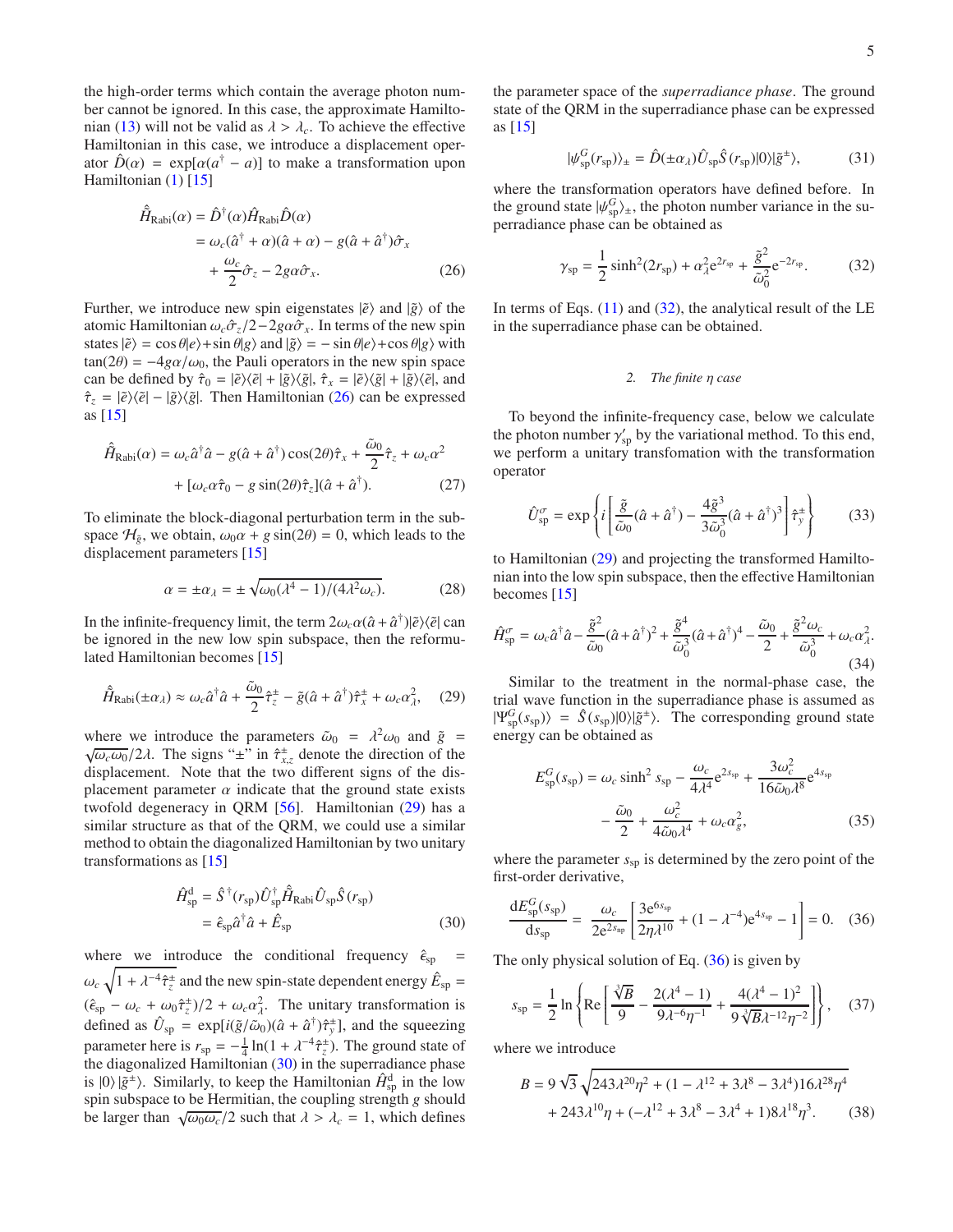

<span id="page-5-3"></span>FIG. 2. (Color online) (a) and (b) The ground-state energy and the average photon number as functions of the frequency ratio  $\eta$  in the superradiance phase ( $\lambda = 1.01$ ). Here, the exact and approximate results are obtained based on the displaced Hamiltonian [\(26\)](#page-4-0) (black solid line) and the approximate Hamiltonian [\(34\)](#page-4-5) (squares), respectively. The variational results are obtained based on Eqs. [\(35\)](#page-4-6), [\(37\)](#page-4-7), and [\(40\)](#page-5-1) (crosses).

The ground state of QRM in this case can be expressed as

<span id="page-5-2"></span>
$$
|\varphi_{\rm sp}^G(s_{\rm sp})\rangle = \hat{D}(\pm \alpha_{\lambda})\hat{U}_{\rm sp}^{\sigma}\hat{S}(s_{\rm sp})|0\rangle|\tilde{g}^{\pm}\rangle. \tag{39}
$$

Based on the ground state [\(39\)](#page-5-2), the average photon number in the superradiance phase can be calculated as

<span id="page-5-1"></span>
$$
\langle \hat{a}^{\dagger} \hat{a} \rangle_{\rm sp} = \sinh^2 s_{\rm sp} + \frac{\tilde{g}^2}{\tilde{\omega}_0^2} - \frac{8 \tilde{g}^4}{3 \tilde{\omega}_0^4} e^{2s_{\rm sp}} + \alpha_g^2, \tag{40}
$$

and the photon number variance can be obtained

$$
\gamma'_{sp} \approx \frac{1}{2} \sinh^2(2s_{sp}) + \frac{\tilde{g}^2}{\tilde{\omega}_0^2} e^{-2s_{sp}} + \left(\alpha_g^2 - \frac{8\tilde{g}^4 e^{2s_{sp}}}{3\tilde{\omega}_0^4}\right) e^{2s_{sp}}.
$$
 (41)

In order to examine the validity of the effective Hamiltonian [\(34\)](#page-4-5) and the variational method in the superradiance phase, in Figs.  $2(a)$  $2(a)$  and  $2(b)$  we compare the variational result with the numerical result through solving the effective Hamiltonian [\(34\)](#page-4-5) and the displaced Hamiltonian [\(26\)](#page-4-0), respectively. In Fig. [2\(](#page-5-3)a), we plot the ground-state energy of the QRM solved based on the exact displaced Hamiltonian, the approximate Hamiltonian, and the variational method. Here, we find that the results based on these three methods match better as the frequency ratio  $\eta$  increases. For the average photon number as plotted in Fig. [2\(](#page-5-3)b), we observe that its average



<span id="page-5-4"></span>FIG. 3. (Color online) The LE of the auxiliary atom as a function of the scaled coupling strength  $\lambda/\lambda_c$  and the scaled evolution time  $\omega_c t$  in both the normal phase ( $\lambda < \lambda_c$ ) and the superradiance phase  $(\lambda > \lambda_c)$ . Here, we take  $\eta = 5000$  and  $\chi = g_s^2/\Delta_s = 0.001\omega_c$ .

value is very large, which corresponds to the characteristics of the system in the superradiance phase. We also see that the variational results match the numerical results well in the superradiance phase (inset), which indicates the validity of the variational method.

By far, we have already calculated the photon number variance of the QRM in both the normal phase and the superradiance phase. In the next section, we will study the LE of the auxiliary atom corresponding to the QRM in the normal and superradiance phases.

## <span id="page-5-0"></span>IV. THE LOSCHMIDT ECHO

In this section, we study how to exhibit the critical dynamics of the QRM by checking the LE of the auxiliary atom when the system goes across the critical point from the normal phase to the superradiance phase. In the short-time limit, the LE has been simplified to Eq.  $(11)$ . Here, the LE can reflect the main character of the QPT by the quantum decoherence of the auxiliary atom. To show the dependence of the LE on the criticality, in Fig. [3](#page-5-4) we plot the LE versus the dimensionless coupling strength  $\lambda$  and the evolution time *t* based on Eqs. [\(11\)](#page-2-0), [\(15\)](#page-2-3), and [\(32\)](#page-4-3) in the normal and superradiance phases. Figure [3](#page-5-4) shows that, in the vicinity of the critical point, the LE experiences a sharp change within a small range of  $\lambda/\lambda_c$ . In the normal phase, the LE decays sharply to zero as the dimensionless coupling strength  $\lambda$  approaches the critical point  $\lambda_c$ . In the superradiance phase, the LE decays faster as the parameter  $\lambda$  increases far away from the critical point  $\lambda_c$ , and reaches the minimal value at a large coupling strength. The rapid change indicates that the coherence of the auxiliary atom is supersensitive to a perturbation inflicted on the QRM near the critical point. We can measure the QPT of QRM based on the supersensitive coherence of the auxiliary atom in QRM. In addition, the coherence of the auxiliary atom near the critical point decreases to zero sharply with time at the critical point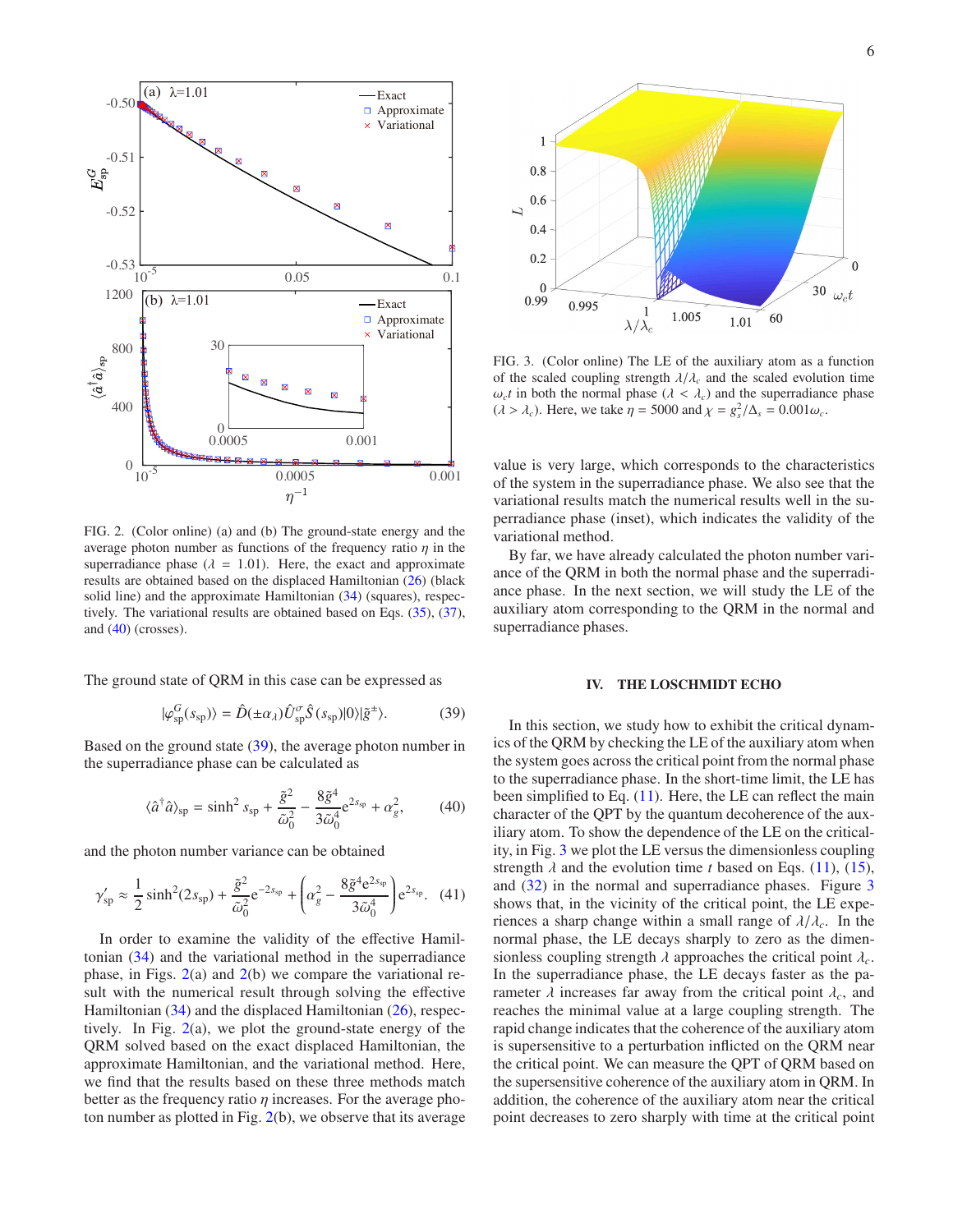

<span id="page-6-1"></span>FIG. 4. (Color online) The LE of the auxiliary atom versus the scaled coupling strength  $\lambda/\lambda_c$  at  $\omega_c t = 60$  when  $\eta$  takes different values:  $\eta = 2000$  (green dashed line),  $\eta = 4000$  (blue dashed line),  $\eta = 6000$ (purple dashed line),  $\eta = 8000$  (orange dashed line), and  $\eta = 10000$ (black solid line). Other parameters used are the same as those given in Fig. [3.](#page-5-4)

λ*c*. During this process, the detected atom evolves from a pure state to a mixed one.

In our previous discussions, we have discussed the ground states of the QRM in both infinite and finite  $\eta$  cases. To know the influence of the ratio  $\eta$  on the LE, below we study the dependence of the LE on the parameter  $\lambda$  at different values of  $\eta$ . In Fig. [4,](#page-6-1) the LE is plotted as a function of λ at a fixed time when the ratio  $η$  takes different values:  $\eta = 2000, 4000, 6000, 8000,$  and 10000. Here, we can see that, in the normal phase, the LE decays from a finite value to zero when the scaled coupling strength  $\lambda/\lambda_c$  increases approach to one. In particular, the LE is independent of the ratio  $\eta$  in the normal phase. In the superradiance phase, with the increase of the ratio  $\lambda/\lambda_c$ , the LE experiences an increase from zero to peak values and then decays to zero. Different from the normal phase, the revival peak value of the LE is smaller for a larger value of  $\eta$ .

It should be pointed out that, though our analytical discussions are valid for the infinite  $\eta$  case, the dynamic sensitivity of the quantum criticality also exists in the large finite  $\eta$  case. To show this point, in Fig. [5](#page-6-2) we plot the LE of the auxiliary atom as a function of  $\lambda/\lambda_c$  at a large finite  $\eta = 10^5$ . For comparison, here we plot the LE using three different methods. We numerically solve the dynamics governed by the effective Hamiltonians given in Eqs. [\(18\)](#page-2-5) and [\(34\)](#page-4-5). The exact numerical results are based on the original Rabi Hamiltonian [\(1\)](#page-1-7) in the normal phase and the displaced Hamiltonian  $(26)$  in the superradiance phase. We also plot the LE based on the variational method. In addition, we present the analytical result in the infinite  $\eta$  case for reference [\[15\]](#page-7-12). Here, we can see that, the quantum criticality exists in the large finite  $\eta$  case, and that the results obtained with three methods are in consistent with each other. In the normal phase, the LE decays from a finite value to zero, and there is no obvious revival in the superradiance phase.



<span id="page-6-2"></span>FIG. 5. (Color online) The LE of the auxiliary atom versus the scaled coupling strength  $\lambda/\lambda_c$  at  $\omega_c t = 60$ . These curves are plotted with different methods: the numerical result based on the effective Hamiltonians given by Eqs. [\(18\)](#page-2-5) and [\(34\)](#page-4-5) (squares), the numerical result based on the original Rabi Hamiltonian given by Eq. [\(1\)](#page-1-7) in the normal phase and Eq. [\(26\)](#page-4-0) in the superradiance phase (green dashed line), and the variational method (crosses) for  $\eta = 10^5$ . We also present the analytical result in the infinite  $\eta$  case for reference (black solid line). Other parameters used are the same as those given in Fig. [3.](#page-5-4)

## <span id="page-6-0"></span>V. SUMMARY

In summary, we have studied the dynamic sensitivity of quantum phase transition in the QRM by checking the LE of an auxiliary atom, which is far-off-resonantly coupled to the cavity field of the QRM. In the vicinity of the critical point, the LE displays a sudden decay, which is associated with the quantum decoherence of the auxiliary atom. We have checked quantum criticality of the QRM in both the infinite and finite  $\eta$  cases. The analytical results in the infinite  $\eta$  case clearly indicate the dynamic sensitivity in this model. Moreover, when the ratio  $\eta$  between the frequency of the two-level atom and frequency of the cavity field is finite but large, i.e., in the finite  $\eta$  case, the effective Hamiltonian can also reflect the quantum criticality in the QRM. Our proposal provides a simple scheme for observation of quantum criticality in the QRM by checking the quantum coherence of an atomic sensor.

#### ACKNOWLEDGMENTS

J.-Q.L. is supported in part by National Natural Science Foundation of China (Grants No. 11822501, No. 11774087, and No. 11935006) and Hunan Science and Technology Plan Project (Grant No. 2017XK2018). J.-F.H. is supported in part by the National Natural Science Foundation of China (Grant No. 12075083), Scientific Research Fund of Hunan Provincial Education Department (Grant No. 18A007), and Natural Science Foundation of Hunan Province, China (Grant No. 2020JJ5345). Q.-T.X. is supported in part by National Natural Science Foundation of China (Grants No. 11965011).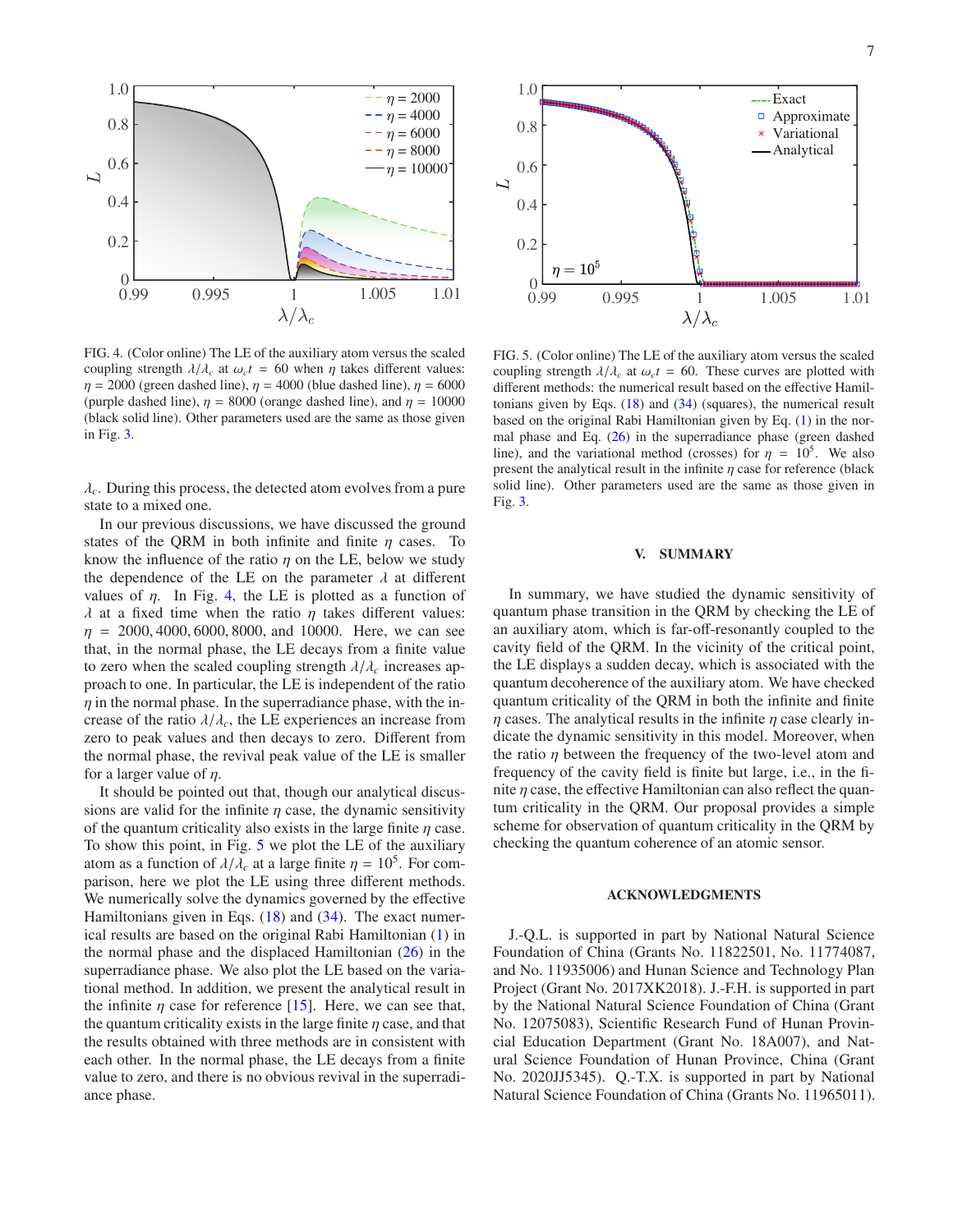- <span id="page-7-0"></span>[1] S. Sachdev, *[Quantum Phase Transitions](https://doi.org/10.1017/CBO9780511973765)*, 2nd ed. (Cambridge University Press, England, 2011).
- <span id="page-7-1"></span>[2] K. Hepp and E. H. Lieb, On the superradiant phase transition for molecules in a quantized radiation field: the Dicke maser model, [Ann. Phy. \(N.Y.\)](https://doi.org/https://doi.org/10.1016/0003-4916(73)90039-0) 76, 360 (1973).
- [3] Y. K. Wang and F. T. Hioe, Phase Transition in the Dicke Model of Superradiance, [Phys. Rev. A](https://doi.org/10.1103/PhysRevA.7.831) 7, 831 (1973).
- [4] C. Emary and T. Brandes, Quantum Chaos Triggered by Precursors of a Quantum Phase Transition: The Dicke Model, Phys. Rev. Lett. 90[, 044101 \(2003\).](https://doi.org/10.1103/PhysRevLett.90.044101)
- [5] C. Emary and T. Brandes, Chaos and the quantum phase transition in the Dicke model, Phys. Rev. E 67[, 066203 \(2003\).](https://doi.org/10.1103/PhysRevE.67.066203)
- <span id="page-7-2"></span>[6] Y.-Y. Zhang, Q.-H. Chen, and K.-L. Wang, Quantum phase transition in the sub-ohmic spin-boson model: An extended coherent-state approach, Phys. Rev. B 81[, 121105\(R\) \(2010\).](https://doi.org/10.1103/PhysRevB.81.121105)
- [7] R. F. Bishop, N. J. Davidson, R. M. Quick, and D. M. van der Walt, Application of the coupled cluster method to the Jaynes-Cummings model without the rotating-wave approximation, Phys. Rev. A 54[, R4657\(R\) \(1996\).](https://doi.org/10.1103/PhysRevA.54.R4657)
- [8] R. F. Bishop and C. Emary, Time evolution of the Rabi Hamiltonian from the unexcited vacuum, [J. Phys. A: Math. Gen.](https://doi.org/10.1088/0305-4470/34/28/302) 34, 5635 (2001).
- [9] G. Levine and V. N. Muthukumar, Entanglement of a qubit with a single oscillator mode, Phys. Rev. B 69[, 113203 \(2004\).](https://doi.org/10.1103/PhysRevB.69.113203)
- [10] A. P. Hines, C. M. Dawson, R. H. McKenzie, and G. J. Milburn, Entanglement and bifurcations in Jahn-Teller models, Phys. Rev. A 70[, 022303 \(2004\).](https://doi.org/10.1103/PhysRevA.70.022303)
- [11] S. Ashhab and F. Nori, Qubit-oscillator systems in the ultrastrong-coupling regime and their potential for preparing nonclassical states, Phys. Rev. A 81[, 042311 \(2010\).](https://doi.org/10.1103/PhysRevA.81.042311)
- [12] M.-J. Hwang and M.-S. Choi, Variational study of a twolevel system coupled to a harmonic oscillator in an ultrastrongcoupling regime, Phys. Rev. A 82[, 025802 \(2010\).](https://doi.org/10.1103/PhysRevA.82.025802)
- [13] Q.-H. Chen, T. Liu, Y.-Y. Zhang, and K.-L. Wang, Quantum phase transitions in coupled two-level atoms in a single-mode cavity, Phys. Rev. A 82[, 053841 \(2010\).](https://doi.org/10.1103/PhysRevA.82.053841)
- [14] S. Ashhab, Superradiance transition in a system with a single qubit and a single oscillator, Phys. Rev. A 87[, 013826 \(2013\).](https://doi.org/10.1103/PhysRevA.87.013826)
- <span id="page-7-12"></span>[15] M.-J. Hwang, R. Puebla, and M. B. Plenio, Quantum Phase Transition and Universal Dynamics in the Rabi Model, Phys. Rev. Lett. 115[, 180404 \(2015\).](https://doi.org/10.1103/PhysRevLett.115.180404)
- <span id="page-7-14"></span>[16] Z.-J. Ying, M. Liu, H.-G. Luo, H.-Q. Lin, and J. Q. You, Ground-state phase diagram of the quantum rabi model, Phys. Rev. A 92[, 053823 \(2015\).](https://doi.org/10.1103/PhysRevA.92.053823)
- [17] M.-J. Hwang and M. B. Plenio, Quantum Phase Transition in the Finite Jaynes-Cummings Lattice Systems, Phys. Rev. Lett. 117[, 123602 \(2016\).](https://doi.org/10.1103/PhysRevLett.117.123602)
- [18] R. Puebla, M.-J. Hwang, and M. B. Plenio, Excitedstate quantum phase transition in the Rabi model, Phys. Rev. A 94[, 023835 \(2016\).](https://doi.org/10.1103/PhysRevA.94.023835)
- [19] M. Liu, S. Chesi, Z.-J. Ying, X. Chen, H.-G. Luo, and H.-Q. Lin, Universal Scaling and Critical Exponents of the Anisotropic Quantum Rabi Model, Phys. Rev. Lett. 119[, 220601 \(2017\).](https://doi.org/10.1103/PhysRevLett.119.220601)
- [20] L.-T. Shen, Z.-B. Yang, H.-Z. Wu, and S.-B. Zheng, Quantum phase transition and quench dynamics in the anisotropic Rabi model, Phys. Rev. A 95[, 013819 \(2017\).](https://doi.org/10.1103/PhysRevA.95.013819)
- <span id="page-7-3"></span>[21] W.-J. Yang and X.-B. Wang, Ultrastrong-coupling quantumphase-transition phenomena in a few-qubit circuit QED system, Phys. Rev. A 95[, 043823 \(2017\).](https://doi.org/10.1103/PhysRevA.95.043823)
- <span id="page-7-4"></span>[22] L. Garbe, M. Bina, A. Keller, M. G. A. Paris, and S. Felicetti, Critical Quantum Metrology with a Finite-Component Quantum Phase Transition, Phys. Rev. Lett. 124[, 120504 \(2020\).](https://doi.org/10.1103/PhysRevLett.124.120504)
- <span id="page-7-5"></span>[23] A. Frisk Kockum, A. Miranowicz, S. De Liberato, S. Savasta, and F. Nori, Ultrastrong coupling between light and matter, [Nat. Rev. Phys.](https://doi.org/10.1038/s42254-018-0006-2) 1, 19 (2019).
- <span id="page-7-13"></span>[24] P. Forn-Díaz, L. Lamata, E. Rico, J. Kono, and E. Solano, Ultrastrong coupling regimes of light-matter interaction, [Rev. Mod. Phys.](https://doi.org/10.1103/RevModPhys.91.025005) 91, 025005 (2019).
- <span id="page-7-6"></span>[25] T. Niemczyk, F. Deppe, H. Huebl, E. P. Menzel, F. Hocke, M. J. Schwarz, J. J. Garcia-Ripoll, D. Zueco, T. Hümmer, E. Solano, A. Marx, and R. Gross, Circuit quantum electrodynamics in the ultrastrong-coupling regime, Nat. Phys. 6[, 772 \(2010\).](https://doi.org/10.1038/nphys1730)
- [26] P. Forn-Díaz, J. Lisenfeld, D. Marcos, J. J. García-Ripoll, E. Solano, C. J. P. M. Harmans, and J. E. Mooij, Observation of the Bloch-Siegert Shift in a Qubit-Oscillator System in the Ultrastrong Coupling Regime, Phys. Rev. Lett. 105[, 237001 \(2010\).](https://doi.org/10.1103/PhysRevLett.105.237001)
- [27] A. Fedorov, A. K. Feofanov, P. Macha, P. Forn-Díaz, C. J. P. M. Harmans, and J. E. Mooij, Strong Coupling of a Quantum Oscillator to a Flux Qubit at Its Symmetry Point, Phys. Rev. Lett. 105[, 060503 \(2010\).](https://doi.org/10.1103/PhysRevLett.105.060503)
- [28] P. Forn-Díaz, J. J. García-Ripoll, B. Peropadre, J. L. Orgiazzi, M. A. Yurtalan, R. Belyansky, C. M. Wilson, and A. Lupascu, Ultrastrong coupling of a single artificial atom to an electromagnetic continuum in the nonperturbative regime, Nat. Phys. 13[, 39 \(2017\).](https://doi.org/10.1038/nphys3905)
- <span id="page-7-7"></span>[29] F. Yoshihara, T. Fuse, S. Ashhab, K. Kakuyanagi, S. Saito, and K. Semba, Superconducting qubit-oscillator circuit beyond the ultrastrong-coupling regime, Nat. Phys. 13[, 44 \(2017\).](https://doi.org/10.1038/nphys3906)
- <span id="page-7-8"></span>[30] A. A. Anappara, S. De Liberato, A. Tredicucci, C. Ciuti, G. Biasiol, L. Sorba, and F. Beltram, Signatures of the ultrastrong light-matter coupling regime, Phys. Rev. B 79[, 201303\(R\) \(2009\).](https://doi.org/10.1103/PhysRevB.79.201303)
- [31] G. Günter, A. A. Anappara, J. Hees, A. Sell, G. Biasiol, L. Sorba, S. De Liberato, C. Ciuti, A. Tredicucci, A. Leitenstorfer, and R. Huber, Sub-cycle switch-on of ultrastrong light– matter interaction, [Nature \(London\)](https://doi.org/10.1038/nature07838) 458, 178 (2009).
- <span id="page-7-9"></span>[32] Y. Todorov, A. M. Andrews, R. Colombelli, S. De Liberato, C. Ciuti, P. Klang, G. Strasser, and C. Sirtori, Ultrastrong Light-Matter Coupling Regime with Polariton Dots, Phys. Rev. Lett. 105[, 196402 \(2010\).](https://doi.org/10.1103/PhysRevLett.105.196402)
- <span id="page-7-10"></span>[33] R. Islam, E. E. Edwards, K. Kim, S. Korenblit, C. Noh, H. Carmichael, G. D. Lin, L. M. Duan, C. C. Joseph Wang, J. K. Freericks, and C. Monroe, Onset of a quantum phase transition with a trapped ion quantum simulator, [Nat. Commun.](https://doi.org/10.1038/ncomms1374) 2, 377 (2011).
- [34] R. Puebla, M.-J. Hwang, J. Casanova, and M. B. Plenio, Probing the Dynamics of a Superradiant Quantum Phase Transition with a Single Trapped Ion, Phys. Rev. Lett. 118[, 073001 \(2017\).](https://doi.org/10.1103/PhysRevLett.118.073001)
- [35] D. Lv, S. An, Z. Liu, J.-N. Zhang, J. S. Pedernales, L. Lamata, E. Solano, and K. Kim, Quantum Simulation of the Quantum Rabi Model in a Trapped Ion, Phys. Rev. X 8[, 021027 \(2018\).](https://doi.org/10.1103/PhysRevX.8.021027)
- [36] I. Aedo and L. Lamata, Analog quantum simulation of generalized Dicke models in trapped ions, Phys. Rev. A 97[, 042317 \(2018\).](https://doi.org/10.1103/PhysRevA.97.042317)
- <span id="page-7-11"></span>[37] F. M. Gambetta, I. Lesanovsky, and W. Li, Exploring nonequilibrium phases of the generalized Dicke model with a trapped Rydberg-ion quantum simulator, Phys. Rev. A 100[, 022513 \(2019\).](https://doi.org/10.1103/PhysRevA.100.022513)